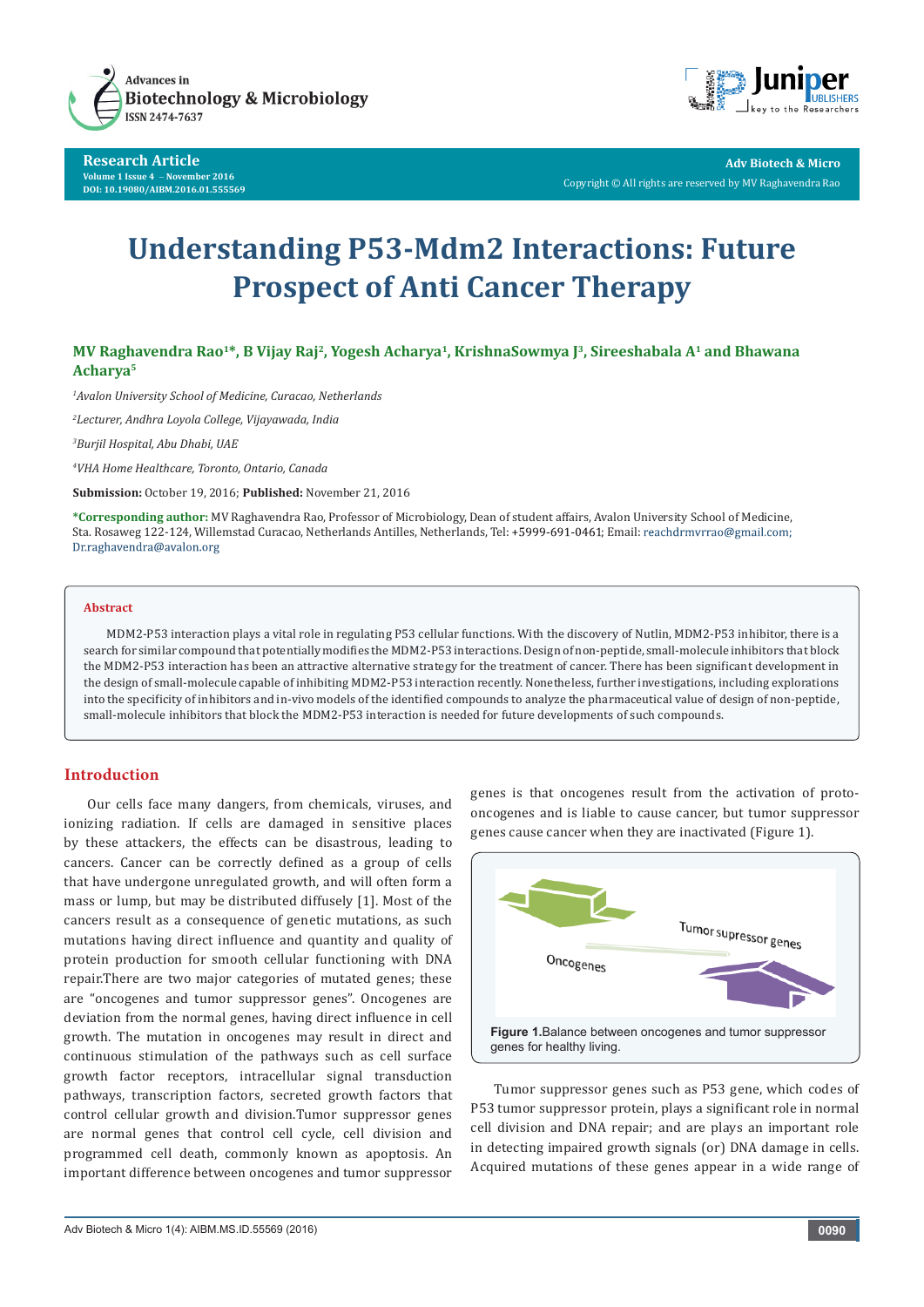cancers [2]. If these genes as a result of inherited (or) acquired mutations becomes unable to function, DNA division and repair becomes impaired increasing the likelihood of mutative changes, and cell proliferate unconditionally resulting ina tumor. In this scenario the P53 has become the focus of intensive cancer based research in laboratories around the world. Hence the P53 is considered as a critical tumor suppressor gene. There are many tumor suppressor genes that are associated with welldefined clinical syndromes, with many more tumor suppressor genes still remains to be discovered. In this review article we have mainly focused in P53 and its interaction with MDM2, for future prospect to develop substances able to inhibit P53-MDM2 interaction, potentially as anti-cancer agents.

#### **P53 tumor suppressor genes**

P53 gene is located in chromosome 17 and was first identified as a transformation- related cellular protein which accumulates in the nuclei of cancer cells and binds tightly to the simian virus 40 (SV40) large T antigens [3]. It was further noted that the P53 protein was overexpressed not only in SV-40 transformed cells but also in carcinoma cell lines.The three compact, globular portionsin P53 are termed as "domains". The tetramerization domain, at the center of P53, ties the four chains together. A long flexible region in each chain then connects to the second stable domain: a large DNA-binding domain that is rich in arginine residues, and interacts with DNA. This domain recognizes specific regulatory sites on the DNA. The third stable domain studied thus far is the trans-activation domain; found near the end of each arm that activates the DNA-reading machinery [4].

#### **Normal function of the P53 gene**

The P53 gene codes for the protein P53, which acts as a tumor suppressor, regulating cell division by keeping cells from growing and dividing too fast or in an uncontrolled way. Tumor protein P53 is found in the nucleus of the cells, where it binds directly to DNA. P53 determines the fate of the cell after DNA damage by inciting stimulus. So it plays a major role in repair or destruction of damaged DNA, preventing the formation of tumors in the future. Because tumor protein P53 is essential for regulating cell division and preventing tumor formation, it has been nicknamed as the "guardian of the genome" [5,6].

#### **P53 as a positive cell regulator**

P53 has been demonstrated to have positive implication in cell growth and proliferation. In an experiment with mouse, the mouse 3T3 cell growth arrested by serum deprivation, showed very low levels of P53 mRNA and protein. In contrast cell growth with serum stimulation; there were high level of P53 mRNA with higher the rate of P53 protein synthesis increased markedly, mostly in the G1/S boundary just prior to initiation of DNA replication [7]. The experiments performed with normal resting T lymphocytes and normal diploid fibroblasts showed that P53 expression is always concomitant with induction of cell

growth [8,9]. The level of P53 mRNA and protein is somewhat constant throughout the cell cycle when the cells are growing exponentially [10].

The idea was further strengthened by demonstrating that microinjection of P53 antibody after serum stimulation into the nucleus of 3T3 mouse cells, which inhibited the progression of the cell into the S phase. This inhibition was effective only when microinjection was performed at or around the time of growth stimulation, suggesting that P53 is critical for G0/G1 transition [9]. Antisense experiment which showed the inhibition of P53 expression prevented cell proliferation in both non-transformed NIH3T3 cells and transformed cells is also consistent with this result leading to the notion that wild type P53 is a positive regulator of cell proliferation [11]. Murine P53 could immortalize normal rat chondrocytes leading to cells sensitive to ras transformation. With all these findings we can effectively classify the P53 as a nuclear dominant oncogene. Immuno cytochemical and immune histochemical analysis proves that the P53 protein accumulates in the nucleus of transformed or tumor cells.

#### **Cancers - associated with the P53 gene**

Mutations in the TP53genes are the most common implicated factors responsible for about 50% of all the human cancers. TP53 mutations have been identified in different brain tumors, colorectal carcinoma, osteosarcoma, rhabdomyosarcoma and adrenocortical tumors. Most of these P53 mutations alter the single protein in tumor protein P53, leading to point mutation, resulting in formation of impaired proteins unable to bind DNA effectively. This impaired protein accumulates in the nucleus and halts the progression for self destruction in response to DNA damage.The damaged cells continue to grow and divide in an unregulated way, which can lead to cancerous tumors [12].

#### **Understanding P53 Pathway**

The P53 pathway consists of multiple genes, each gene products responding to different stress levels. There are many queries to be uncovered how these genes play a role against cancers and their effective understanding for our benefit [12]. In normal unstressed cells, the level of P53 protein is reduced by interaction with other proteins such as MDM2. These MDM2 effectively induce P53 breakdown through the ubiquitin/ proteasome pathway. Most of these MDM2genes are increased by P53, this lead to a regulation loop that will keep P53 level very low in normal cells [13,14]. After genotoxic or non-genotoxic stresses, activation of P53 is a two-step process. First P53 protein level is increased through the inhibition of its interaction with MDM2 and the other negative regulators. Second, a series of modulator (kinases, acetylases) will activate P53 transcriptional activity. Downstream signaling includes a large series of genes that are activated by the trans-activating properties of P53. It is possible by binding of the P53 protein to a P53 response element (P53 RE) in the DNA, either in the promoter or in the intron of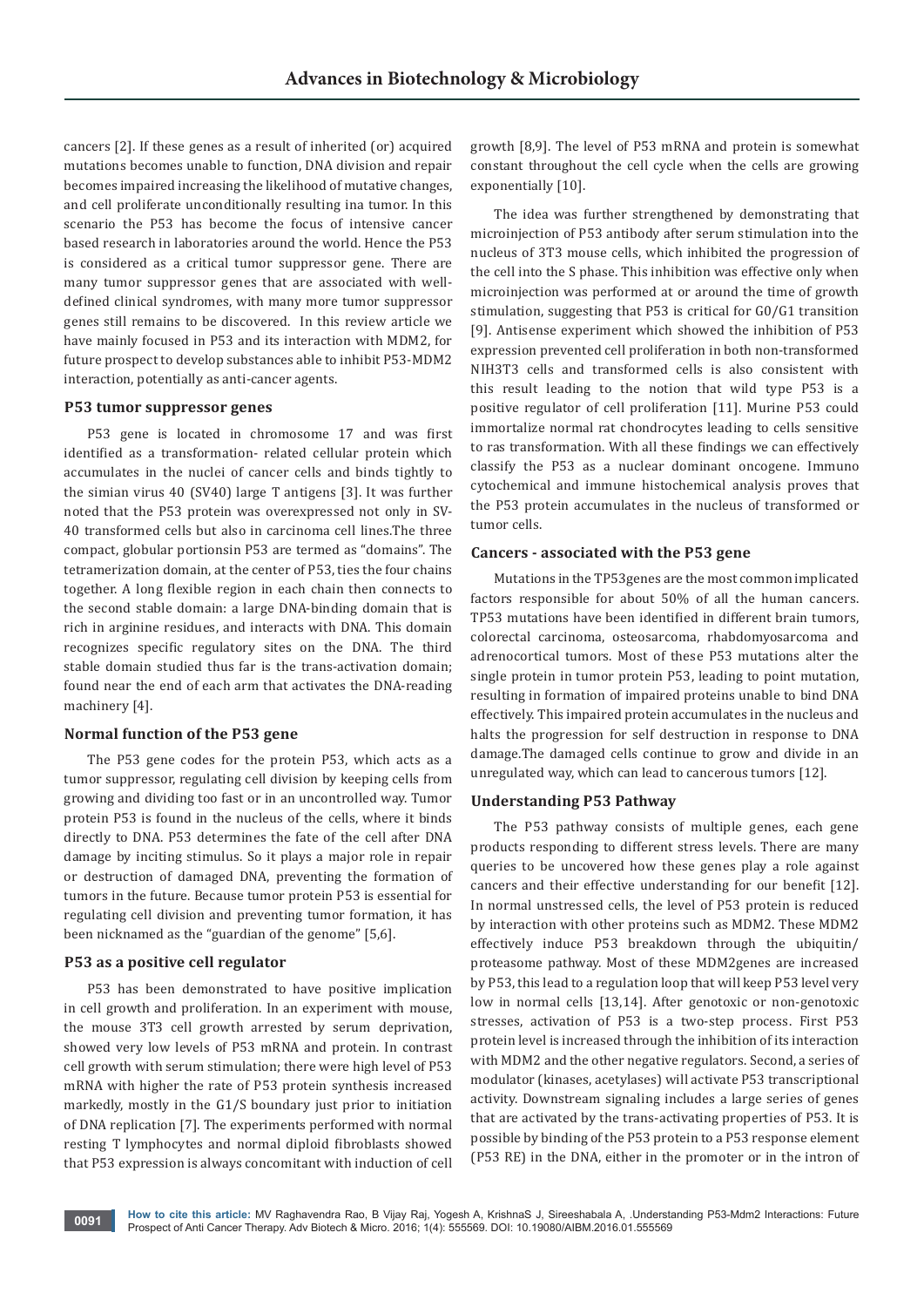target genes [15]. The P53 activation leads to cell cycle arrest or apoptosis, if not repair (Figure 2).



## **Mouse double minute 2 homolog (MDM2)**

Mouse double minute 2 homolog (MDM2), also known as E3 ubiquitin-protein ligase, is encoded by the MDM2gene [16,17] in humans. The MDM2 genes were located on small, acentromeric extra chromosomal nuclear bodies, called double minutes, which were retained in cells only if they provided a growth advantage. MDM2 is not common in healthy individuals, and is only seen in tumors. MDM2 is an important negative regulator of the P53 tumor suppressor. MDM2 protein shows dual functions, both as an E3 ubiquitin ligase recognizing the N-terminal transactivation domain (TAD) of the P53 tumor suppressor protein and an inhibitor of P53 transcriptional activation. Double minutes are composed of chromatin, and replicate in nucleus during cell division. They lodge in oncogenes and amplify them. The gene product of the MDM2is responsible for the cell transformation, inactivating P53 in the process of transformation, their by effectively inhibiting over production of P53. Some tumors contain both high levels of MDM2 and mutations in the P53 gene. The reasons for activation of the two components of the same pathway are unclear but it possibly suggests that MDM2 may possess other growth related functions.

The MDM2 gene encodes a protein with several structural and central acidic domains, including an N-terminal P53 interaction domain. The MDM2 function is regulated by phosphorylation of residues within these domains. In many cancers, MDM2 oncoprotein binds to the trans-activation domain of P53protein and down regulate its ability to activate transcription. The different domains of MDM2 are zinc finger domain and a c-terminal RING domain. Zinc binding is an important event, which is essential for proper folding of the RING domain. The RING domain of MDM2is responsible for E3 ubiquitin ligase activity. Various human cancer-associated MDM2 alterations targeting the central acidic domain have been reported, yet the functional significance of these mutations in tumor development has remained unclear. MDM2 central zinc finger plays a significant role in MDM2's and ribosomal proteins interactions, leading to its ability to degrade P53. All of these MDM2 functions will be lost or impaired in human cancer-associated MDM2 mutations [18]. The biochemical basis of MDM2-mediated inhibition of P53function was further elucidated by crystallographic data that showed that the amino terminal domain of MDM2 forms a

deep hydrophobic cleft into which the trans-activation domain of P53binds, thereby concealing itself from interaction with the transcriptional machinery.

#### **MDM2-P53 interaction**

MDM2contains deep hydrophobic cleft as a P53 alpha helix peptide binding site, particularly a triad of P53 amino acids-Phe19, Trp23, and Leu26, which attaches deep into the MDM2 cleft. These P53 residues are also responsible for the trans-activation, to promote the finding that MDM2possibly inactivates P53 by concealing its trans-activation domain. The structure also suggests that the amphipathic alpha helix may be a common structural motif in the binding of a diverse family of trans-activation factors to the TATA-binding protein-associated factors [19]. The interaction between P53 and MDM2 is regulated on many levels as any impairment of the P53-MDM2 complex can lead to premature P53 activation, leading to P53 induction and an unwanted biological response. Because the P53-MDM2 interaction is structurally and biologically well understood, the design of small lipophilic molecules that disrupt or prevent it has become an important target for cancer therapy [6].

#### **MDM2 and P53 interactions inhibitors**

Tumor suppressor P53 is an effective alternative cancer therapeutic target. There are two possible mechanisms for P53 application as chemotherapeutic agent: direct gene alterations in P53 or P53-MDM2interaction. The onco-protein MDM2 binds to tumor suppressor protein P53 and inhibits its anticancer activity, which leads to promotion of tumor cell growth and tumor survival.

The nature of the interaction between P53 and MDM2 proteins has been firmly established. The atomic-level understanding of the MDM2-P53 interaction through X-ray crystallography provided the solid foundation for structure-based design of nonpeptide, small-molecule antagonists of this interaction [20]. But, it was a challenging task due to wide binding interface of the proteins, making it difficult to break protein-protein interactions. MDM2-P53 small interface provides a rationale for the design of small-molecule MDM2-P53 interaction inhibitors. Even with available and well defined MDM2-P53 crystal structure, there were not significant progress made until recently for the development of potent P53-MDM2 inhibitors. But there have been several classes of small-moleculeP53-MDM2inhibitors with distinct chemical structures currently. These are the analogs of cis-imidazoline, spiro-oxiindole, benzodiazepinedione, terphenyl, quilinol, chalcone and sulfonamide.

Potent and specific MDM2 inhibitors such as Nutlins, have provided an opportunity to examine the details of their cellular mechanism of P53 activation. Consistent with in vitro biochemical binding assays, potent MDM2 inhibitors are capable of blocking the MDM2-P53 protein-protein interaction in cells. They induce accumulation of P53 protein but do not increase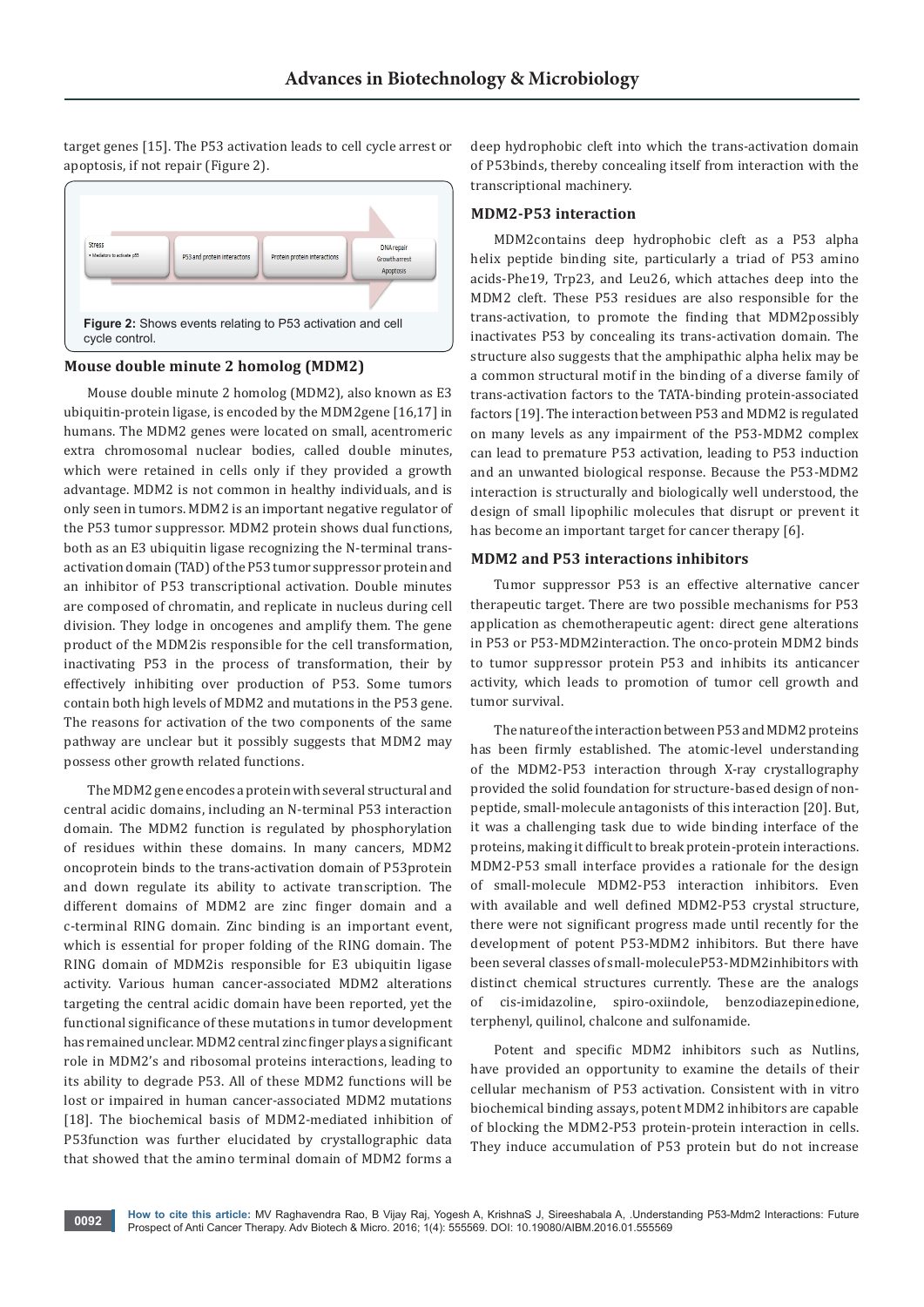the transcription of the P53 gene in either tumor or normal cells with wild type P53. Instead, they induce transcription of the P53 – targeted genes for p21 and MDM2, increasing their protein levels. As compared to conventional genotoxic anticancer agents and radiation, activation of P53 by MDM2 inhibitors does not require phosphorylation of P53.

#### **Chalcones- based MDM2 inhibitors**

Chalcones are known to have anticancer properties. Potency of some Chalcones to disrupt the MDM2-P53 interaction obtained by ELISA was confirmed by NMR titration experiments [21]. The first significant breakthrough for the design of small molecule to inhibit P53-MDM2 interactions was provided by the discovery of Nutlins. Nutlins contains cis-imidazolinein the core. The discovery of cis-imidazoline lead compound was achieved by screening of wide variety of synthetic compounds in the library using a Biacore surface Plasmon resonance assay. Through extensive chemical modifications of the lead compound, potent small-molecule MDM2 inhibitors were ultimately obtained [22].

#### **Nutlin- Pharmacological MDM2 inhibitor**

The progress in the design of non peptide small molecule inhibitors of the MDM2 – P53 interaction proceeded very slowly. The very first class of bonafide, potent, non peptide, small molecules MDM2 inhibitors, known as Nutlins, was reported in 2004. Nutlin is a potent and selective pharmacological MDM2 inhibitor that competitively binds to its P53, binding pocket, thereby leading to non-genotoxic P53 stabilization and activation of growth arrest and apoptosis pathways. Nutlin induced apoptosis is thought to be via induction ofP53 transcription. Nutlins, represent the first group of potent P53- MDM2 interaction ionhibitors; and there are wide reported study for the use of Nutlin-3 as a chemotherapeutic agents. [23] Nutlin -3 is a selective small molecule inhibitor of the P53-MDM2 interaction and inhibits growth in most tumor cells with wild type P53 including Neuroblastomas.

## **P53 as a subject for drug targeting**

P53 is a key mediator of cell response and effective regulator of cell growth. Once P53 dependent mechanisms are broken, conditions for rapid accumulation of genetic changes are established leading to dramatic destabilization of the genome and acceleration of carcinogenesis [23]. Indeed, in the majority of tumors, P53-mediated response is broken either by inactivation of the P53 gene itself or by other members of the pathway: Arf (or) by natural negative P53 regulators of cellular (MDM2)/viral (e6), origin.

Tumor cells are usually very sensitive to wild type P53 and respond to ectopic expression of P53 by apoptosis (or) growth arrest. Frequent inactivation of P53 in cancer and high sensitivity of tumor cells to P53 determine the most straight forward P53 based therapeutic approach to cancer treatment, restoration (or) imitation of P53 function in P53 deficient tumors, resulting either in a direct (tumor growth inhibition) (or) indirect (sensitization to treatment) therapeutic benefit. This general strategy is being extensively explored through a variety of approaches:

The structural information obtained in this provides us a road map for the rational design of strong inhibitors of MDM2:P53 binding by structural based virtual screening and molecular dynamic simulation studies.

#### **Conclusion**

P53 is an important tumor suppressor gene with profound role in causation of multiple human cancers. It can be effectively targeted as a chemotherapeutic agent, to control and eradicate cancers. MDM2 plays a major role with its interaction with P53, effectively inhibiting its transcriptions. Therefore, MDM2 has been identified as a P53 interacting protein towards represses P53 transcriptional activity. Inhibiting the MDM2- P53 interactions has been proven to be one of the most promising approaches for anti-cancer therapy, and further work is need to develop agents that can interfere and modify the P53-MDM2 interaction with therapeutic effectiveness.

#### **References**

- 1. [Cooper GM \(1992\) Oncogenes as markers for early detection of cancer.](https://www.ncbi.nlm.nih.gov/pubmed/1469892)  [J Cell Biochem 16G: 131-136.](https://www.ncbi.nlm.nih.gov/pubmed/1469892)
- 2. Berger AH, Pandolfi PP (2011) Cancer susceptibility syndromes. In: De Vita VT, Lawrence TS, Rosenberg SA (Eds.), DeVita, Hellman, and Rosenberg's cancer: principles and practice of oncology.  $(8<sup>th</sup> edn)$ , Lippincott Williams & Wilkins, USA, pp.161–172.
- 3. Chang C, Simmons DT, Martin MA, Mora PT (1979) Identification and partial characterization of new antigens from simian virus 40-transformed mouse cells. J Virol [31\(2\): 463-471.](https://www.ncbi.nlm.nih.gov/pubmed/225565)
- 4. [Levine AJ \(1988\) Oncogenes of DNA Tumor Viruses. Cancer Res 48\(3\):](https://www.ncbi.nlm.nih.gov/pubmed/3275498)  [493-496.](https://www.ncbi.nlm.nih.gov/pubmed/3275498)
- 5. [Vogelstein B](https://www.ncbi.nlm.nih.gov/pubmed/?term=Vogelstein%20B%5BAuthor%5D&cauthor=true&cauthor_uid=11099028), [Lane D](https://www.ncbi.nlm.nih.gov/pubmed/?term=Lane%20D%5BAuthor%5D&cauthor=true&cauthor_uid=11099028), Levine AJ[\(2000\) Surfing the P53 network. Nature](https://www.ncbi.nlm.nih.gov/pubmed/?term=Levine%20AJ%5BAuthor%5D&cauthor=true&cauthor_uid=11099028)  [408 \(6810\): 307-310.](https://www.ncbi.nlm.nih.gov/pubmed/?term=Levine%20AJ%5BAuthor%5D&cauthor=true&cauthor_uid=11099028)
- 6. [Vassilev LT, Vu BT, Graves B, Carvajal D, Podlaski F, et al. \(2004\) In vivo](https://www.ncbi.nlm.nih.gov/pubmed/14704432)  [activation of the P53 pathway by small-molecule antagonists of MDM2.](https://www.ncbi.nlm.nih.gov/pubmed/14704432)  [Science 303\(5659\): 844-848.](https://www.ncbi.nlm.nih.gov/pubmed/14704432)
- 7. [Reich NC, Levine AJ \(1984\) Growth regulation of a cellular tumour](https://www.ncbi.nlm.nih.gov/pubmed/6366574)  [antigen, P53, in non-transformed cells. Nature 308\(5955\): 199-201.](https://www.ncbi.nlm.nih.gov/pubmed/6366574)
- 8. Milner J, McCormick F (1980) Recombinant DNA and Cell Proliferation. Nat Acad USA 78: 4363-4364.
- 9. [Mercer \(1984\) Role of the P53 protein in cell proliferation as studied](https://www.ncbi.nlm.nih.gov/pubmed/6366518)  [by microinjection of monoclonal antibodies. Mol Cell Biol 4\(2\): 276-](https://www.ncbi.nlm.nih.gov/pubmed/6366518) [281.](https://www.ncbi.nlm.nih.gov/pubmed/6366518)
- 10. [Calabretta B, Kaczmarek LL, Selleri L, Torelli G, Ming PML, et al. \(1986\)](https://www.ncbi.nlm.nih.gov/pubmed/3019534)  [Growth-dependent expression of human Mr 53,000 tumor antigen](https://www.ncbi.nlm.nih.gov/pubmed/3019534)  [messenger RNA in normal and neoplastic cells. Cancer Res 46\(11\):](https://www.ncbi.nlm.nih.gov/pubmed/3019534)  [5738-5742.](https://www.ncbi.nlm.nih.gov/pubmed/3019534)
- 11. [Shohat O](https://www.ncbi.nlm.nih.gov/pubmed/?term=Shohat%20O%5BAuthor%5D&cauthor=true&cauthor_uid=2455263), [Greenberg M](https://www.ncbi.nlm.nih.gov/pubmed/?term=Greenberg%20M%5BAuthor%5D&cauthor=true&cauthor_uid=2455263), [Reisman D,](https://www.ncbi.nlm.nih.gov/pubmed/?term=Reisman%20D%5BAuthor%5D&cauthor=true&cauthor_uid=2455263) [Oren M,](https://www.ncbi.nlm.nih.gov/pubmed/?term=Oren%20M%5BAuthor%5D&cauthor=true&cauthor_uid=2455263) [Rotter V \(1987\)](https://www.ncbi.nlm.nih.gov/pubmed/?term=Rotter%20V%5BAuthor%5D&cauthor=true&cauthor_uid=2455263) Inhibition [of cell growth mediated by plasmids encoding P53 anti-sense.](https://www.ncbi.nlm.nih.gov/pubmed/?term=Rotter%20V%5BAuthor%5D&cauthor=true&cauthor_uid=2455263)  [Oncogene 1\(3\): 277-283.](https://www.ncbi.nlm.nih.gov/pubmed/?term=Rotter%20V%5BAuthor%5D&cauthor=true&cauthor_uid=2455263)
- 12. Levine et al. (2006) Cell Death and Differentiation. Cancer Res 52: 1-10.